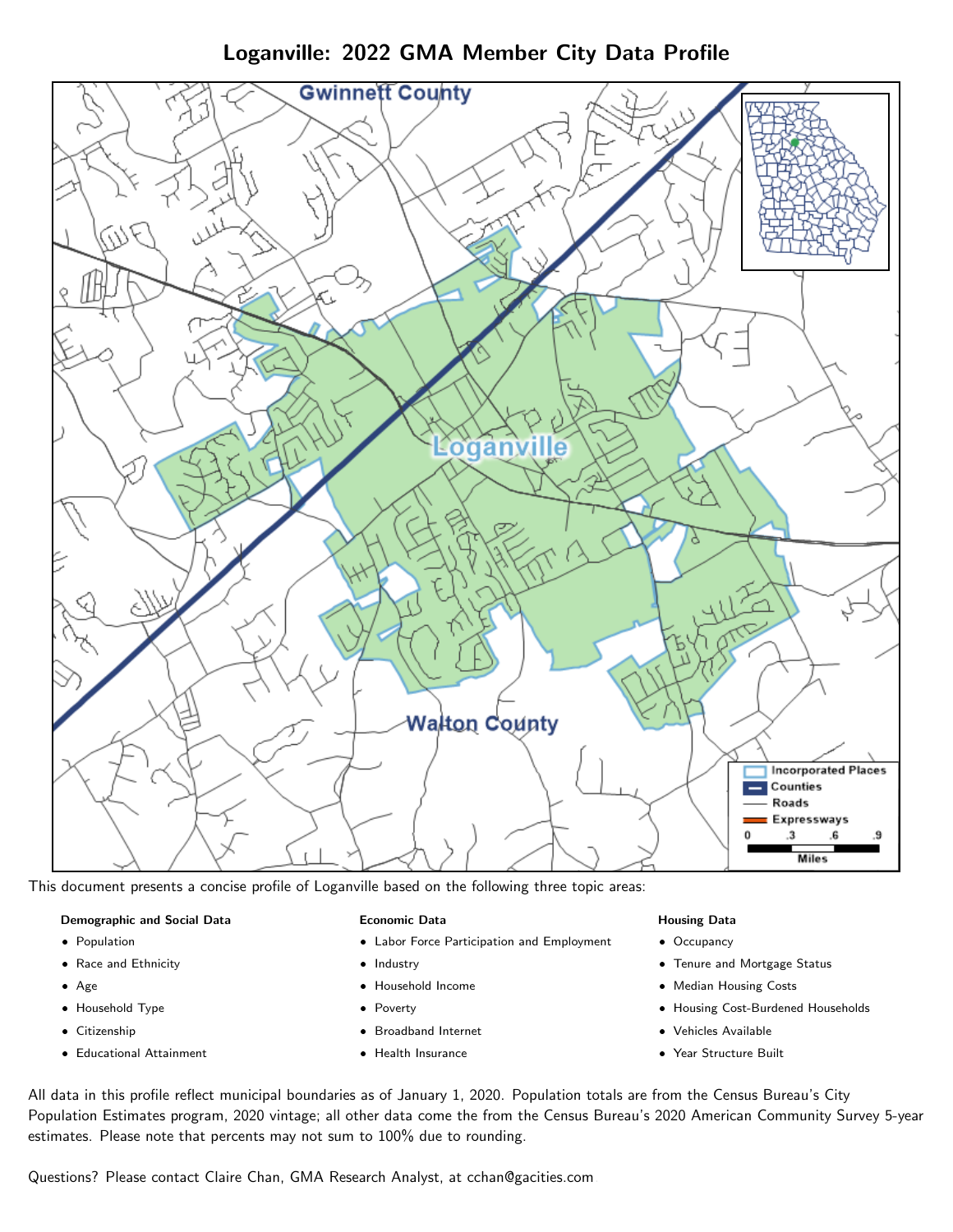# Loganville: Demographic and Social





**Citizenship** 

Age



Source: American Community Survey, 2020 5-year estimates, table B05002 Source: American Community Survey, 2020 5-year estimates, table B15002

#### Race and Ethnicity



Source: U.S. Census Bureau, City Population Estimates, 2020 vintage Source: American Community Survey, 2020 5-year estimates, table B03002

# Household Type



Source: American Community Survey, 2020 5-year estimates, table B01001 Source: American Community Survey, 2020 5-year estimates, table B11001

## Educational Attainment



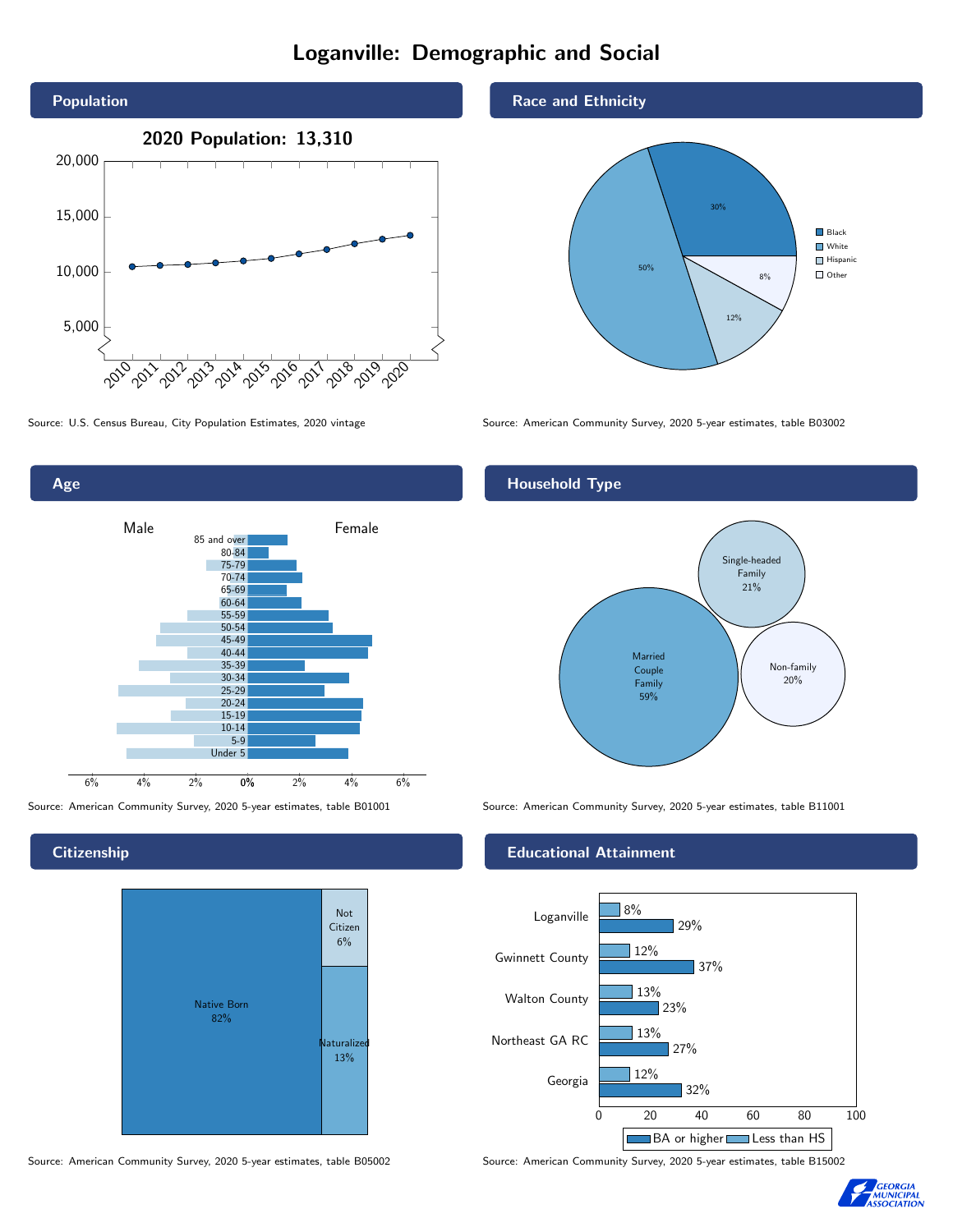# Loganville: Economic



Source: American Community Survey, 2020 5-year estimates, table B23001 Note: Unemployment rate is based upon the civilian labor force.

# Industry

| $0\%$ |
|-------|
| 7%    |
| 11%   |
| 6%    |
| 15%   |
| 5%    |
| $2\%$ |
| 5%    |
| 11%   |
| 18%   |
| 14%   |
|       |
| $4\%$ |
| 3%    |
|       |

Source: American Community Survey, 2020 5-year estimates, table C24030



Source: American Community Survey, 2020 5-year estimates, tables B19013 and B19025 Source: American Community Survey, 2020 5-year estimates, table B17010



Source: American Community Survey, 2020 5-year estimates, table B28002 Source: American Community Survey, 2020 5-year estimates, table B18135

#### Health Insurance